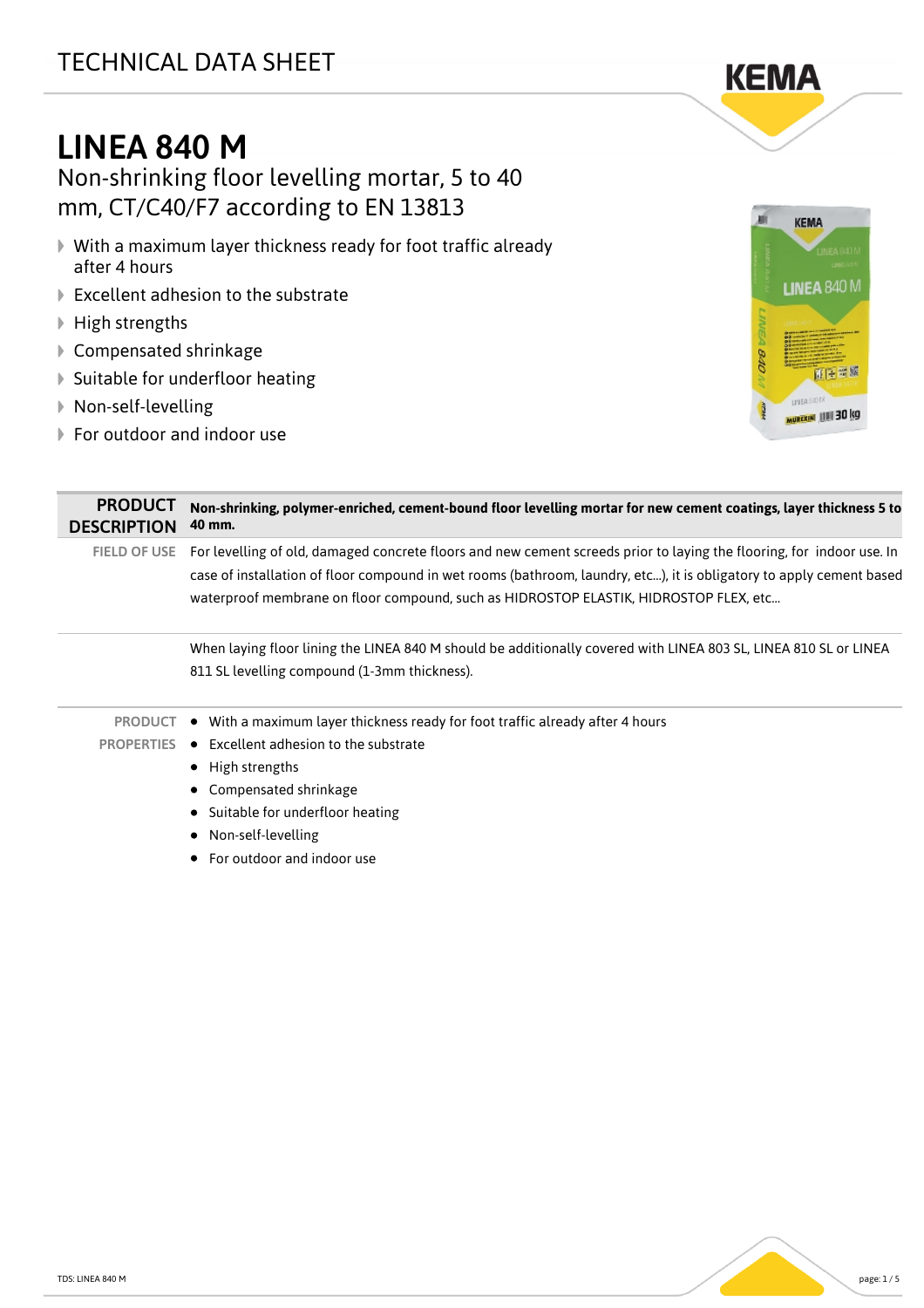

| <b>PRODUCT</b><br><b>DATA</b> |                                           |                                                                               |                 |
|-------------------------------|-------------------------------------------|-------------------------------------------------------------------------------|-----------------|
| <b>BASIC</b>                  | Appearance                                | Grey powder                                                                   |                 |
| <b>INFORMATION</b>            |                                           |                                                                               |                 |
|                               | <b>Packing</b>                            | 30 kg in bag (plastificated) / 1260 kg (42 x 30 kg) on pallet                 |                 |
|                               | <b>Storage and expiration date</b>        | 12 months from date of production if stored properly in undamaged original    |                 |
|                               |                                           | sealed packaging in dry and cool conditions. Date of production is printed on |                 |
|                               |                                           | packaging.                                                                    |                 |
| <b>TECHNICAL DATA</b>         | <b>Chemical base</b>                      | Portland cement, selected aggregates and additives                            |                 |
|                               | <b>Density</b>                            | - bulk density: 1,4 kg/l                                                      | EN 12192-1:2002 |
|                               |                                           | - fresh mortar density: 2,2 kg/l                                              | EN 1015-6:1999  |
|                               |                                           | - hardened mortar density: 2,17 kg/l                                          | EN 13892-2:2003 |
|                               | <b>Grading</b>                            | $D_{\text{max}}$ : 3,15 mm                                                    | EN 12192-1:2002 |
|                               | pH                                        | 11-13,5 at 20°C                                                               |                 |
|                               | <b>Flexural Strength after 28 days</b>    | $>= 7$ N/mm <sup>2</sup> (F7)                                                 | EN 13813:2003   |
|                               | <b>Compressive Strength after 28 days</b> | $>= 40$ N/mm <sup>2</sup> (C40)                                               | EN 13813:2003   |
|                               | <b>Layer Thickness</b>                    | $5 - 40$ mm                                                                   |                 |
|                               | <b>Fire resistance</b>                    | $AI_{fl}$                                                                     | EN 13501-1:2007 |
|                               | Linear Shrinkage after 28 days            | $0.7$ mm/m                                                                    | EN 12617-1:2003 |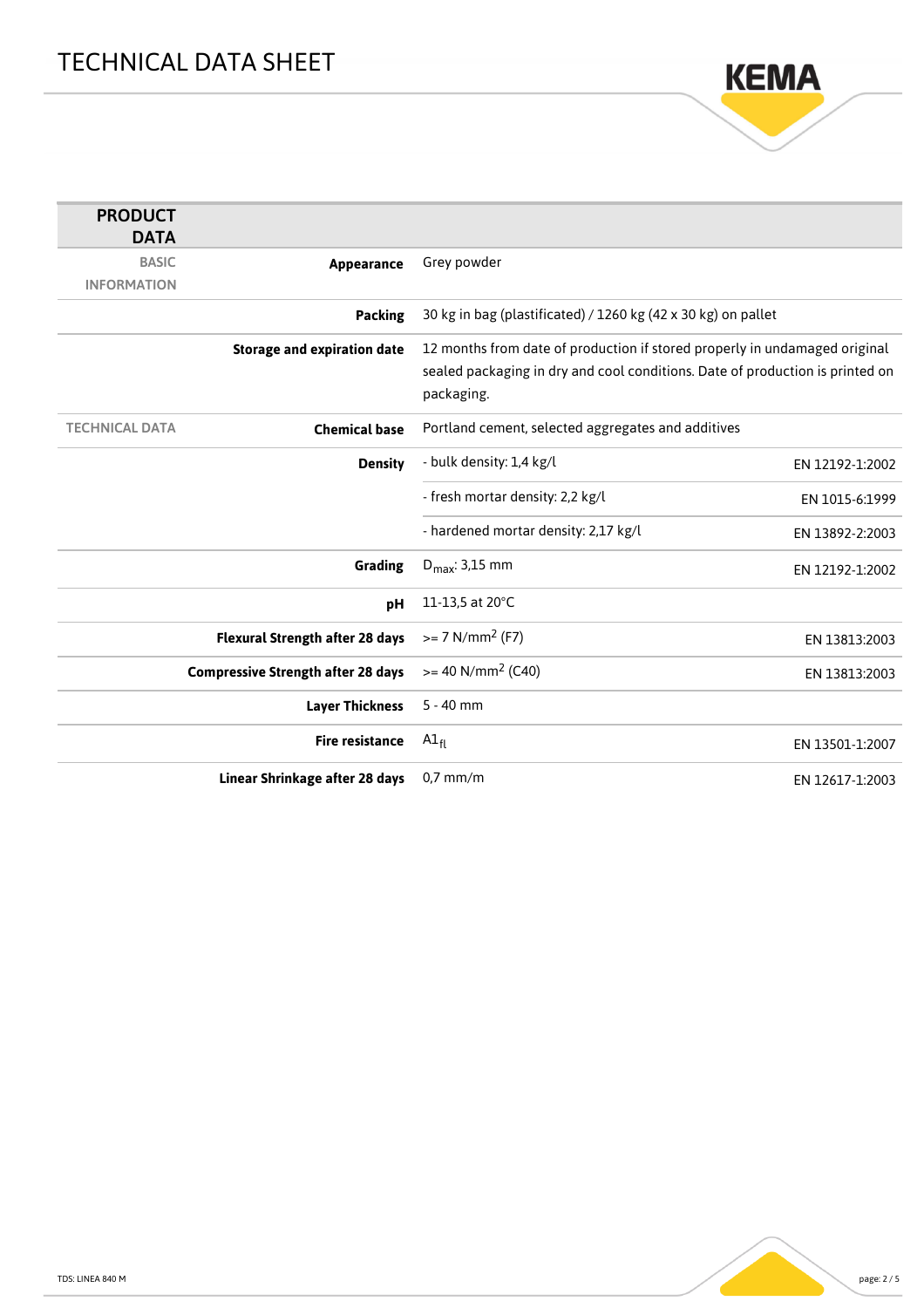

| <b>INSTRUCTIONS</b><br><b>FOR USE</b> |                                                                                                                                                                                                                                                                                                                                                                                                     |
|---------------------------------------|-----------------------------------------------------------------------------------------------------------------------------------------------------------------------------------------------------------------------------------------------------------------------------------------------------------------------------------------------------------------------------------------------------|
| <b>CONSUMPTION</b>                    | 20 kg/m <sup>2</sup> for each cm of thickness                                                                                                                                                                                                                                                                                                                                                       |
| <b>BASE</b>                           | Surface to which LINEA 840 M is applied must be of a sufficient solidity, free of dirt, loose particles and water-<br>repellent substances, panel oils and other coatings which prevent adherence.                                                                                                                                                                                                  |
| <b>BASE</b><br><b>PREPARATION</b>     | A day prior to the application of LINEA 840 M the surface should be intensively moistened for a day. Water<br>remaining on the surface should be removed using a vacuum cleaner. Before the application of LINEA 840 M the<br>KEMALATEX binding layer should be applied: "fresh on fresh" procedure with 1:2 cement ratio. On less demanding<br>surfaces KEMACRYL can be used instead of KEMALATEX. |
|                                       | MIX RATIO Approx.: 4,2 l of water per 30 kg of dry mixture                                                                                                                                                                                                                                                                                                                                          |
| <b>MIX TIME</b>                       | Add dry mixture to clean water while constantly mixing until the mixture is completely homogeneous. After the<br>compound swells (app. 5 min.) it should be mixed again.                                                                                                                                                                                                                            |
|                                       | MIX TOOL Mix mortar in a clean container using suitable electrical mixer.                                                                                                                                                                                                                                                                                                                           |
| <b>INSTALLATION</b>                   | Apply using a trowel on the binding layer KEMALATEX: "fresh on fresh" procedure with 1:2 cement ratio. Prepare<br>only as much compound as you plan to use.                                                                                                                                                                                                                                         |
|                                       | TOOL Steel trowel.                                                                                                                                                                                                                                                                                                                                                                                  |
| <b>TOOL</b>                           | CLEANING OF Clean the tools immediately after use. Dry compound can be removed only mechanically.                                                                                                                                                                                                                                                                                                   |
| <b>USAGE TIME</b>                     | approx. 1 hour                                                                                                                                                                                                                                                                                                                                                                                      |
| <b>COAGULATION</b>                    | Ready for foot traffic in min. 4 hours.                                                                                                                                                                                                                                                                                                                                                             |

Suitable for panelling when dry or in approx. 48 hours (thickness of 10 mm).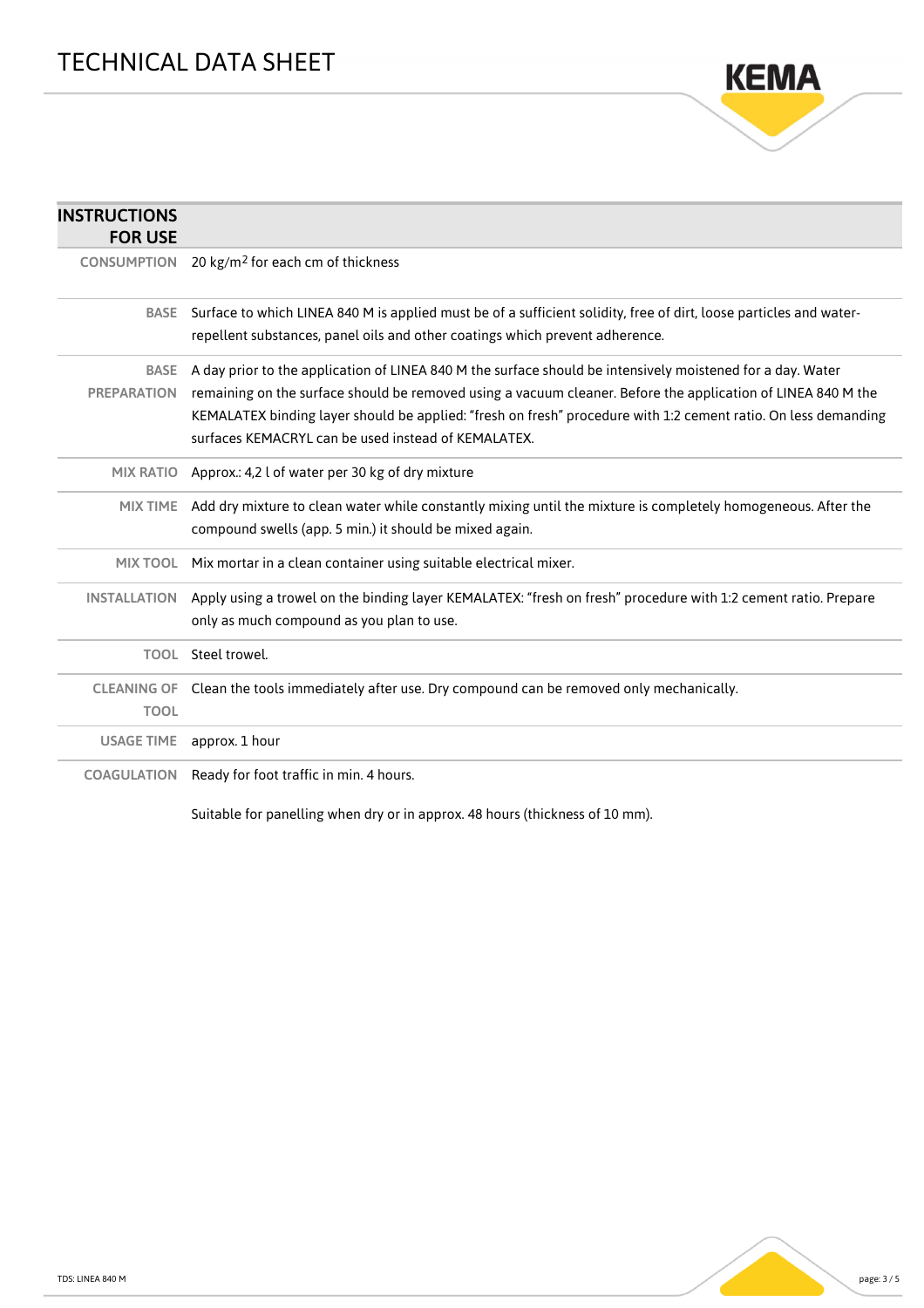

| <b>LIMITATIONS</b> |                                                                                                                                                                                                                                                                                                                                                                                                                                                                                                                                                                                                                                                                                                                                                                                                                                                                                                                                                                                                                                                                                                                     |
|--------------------|---------------------------------------------------------------------------------------------------------------------------------------------------------------------------------------------------------------------------------------------------------------------------------------------------------------------------------------------------------------------------------------------------------------------------------------------------------------------------------------------------------------------------------------------------------------------------------------------------------------------------------------------------------------------------------------------------------------------------------------------------------------------------------------------------------------------------------------------------------------------------------------------------------------------------------------------------------------------------------------------------------------------------------------------------------------------------------------------------------------------|
| <b>TEMPERATURE</b> | BASE $+5^{\circ}$ C min./+30 $^{\circ}$ C max.                                                                                                                                                                                                                                                                                                                                                                                                                                                                                                                                                                                                                                                                                                                                                                                                                                                                                                                                                                                                                                                                      |
| <b>TEMPERATURE</b> | AIR $+5^{\circ}$ C min./+30 $^{\circ}$ C max.                                                                                                                                                                                                                                                                                                                                                                                                                                                                                                                                                                                                                                                                                                                                                                                                                                                                                                                                                                                                                                                                       |
| <b>TEMPERATURE</b> | MATERIAL +5°C min./+30°C max.                                                                                                                                                                                                                                                                                                                                                                                                                                                                                                                                                                                                                                                                                                                                                                                                                                                                                                                                                                                                                                                                                       |
|                    | WARNINGS ● Times specified in the technical sheet were measured at the temperature of 23°C and relative air humidity of<br>50%. With higher temperatures prescribed time can be shortened while prolonged at lower temperatures.<br>• Use only recommended amount of water. Use only mixture from undamaged packaging. Do not overdo the layer<br>thickness.<br>• Protect freshly installed material from freezing, rain and other weather conditions. The material should not be<br>used at (surface, air, material) temperatures lower than +5°C or higher than +30°C.<br>The compound should be protected against rapid drying for at least 3 days after the application in order to<br>$\bullet$<br>provide complete hydration of cement and prevent formation of cracks.<br>Cover the surface with polyethylene foil fastened with self-adhesive tape, or KEMACURE EKO liquid agent for<br>٠<br>fresh concrete maintenance.<br>The compound should be applied only to healthy and prepared surface.<br>٠<br>• No water should be added when smoothing the surface because discolouration and cracks can occur. |
|                    | Recommendation: Remains of the unhardened/unset material must be disposed in accordance to the local<br>legislation.                                                                                                                                                                                                                                                                                                                                                                                                                                                                                                                                                                                                                                                                                                                                                                                                                                                                                                                                                                                                |
|                    | Data source: All technical data in this technical sheet was obtained by laboratory research. Actual data may differ<br>due to different working conditions.                                                                                                                                                                                                                                                                                                                                                                                                                                                                                                                                                                                                                                                                                                                                                                                                                                                                                                                                                         |
|                    | Local restrictions: Due to specific local regulations the installed product can differ from country to country. For<br>exact instructions a country specific technical sheet should be obtained.                                                                                                                                                                                                                                                                                                                                                                                                                                                                                                                                                                                                                                                                                                                                                                                                                                                                                                                    |

#### PROOFS

NORMS/ **STANDARDS** In accordance with European standards EN 13813:2003

#### SAFETY DATA

Irritating. Contains cement. Irritating to eyes, skin and respiratory tract. Contact with skin may cause hypersensitivity. In case of eye contact wash thoroughly with water at once and consult a doctor. In case of skin contact flood with a lot of water. Keep away from the reach of children. More data on storage, handling and use of mixture can be found in the safety sheet which contains safety, toxicological and ecological data. Warnings on the original packaging should also be considered.